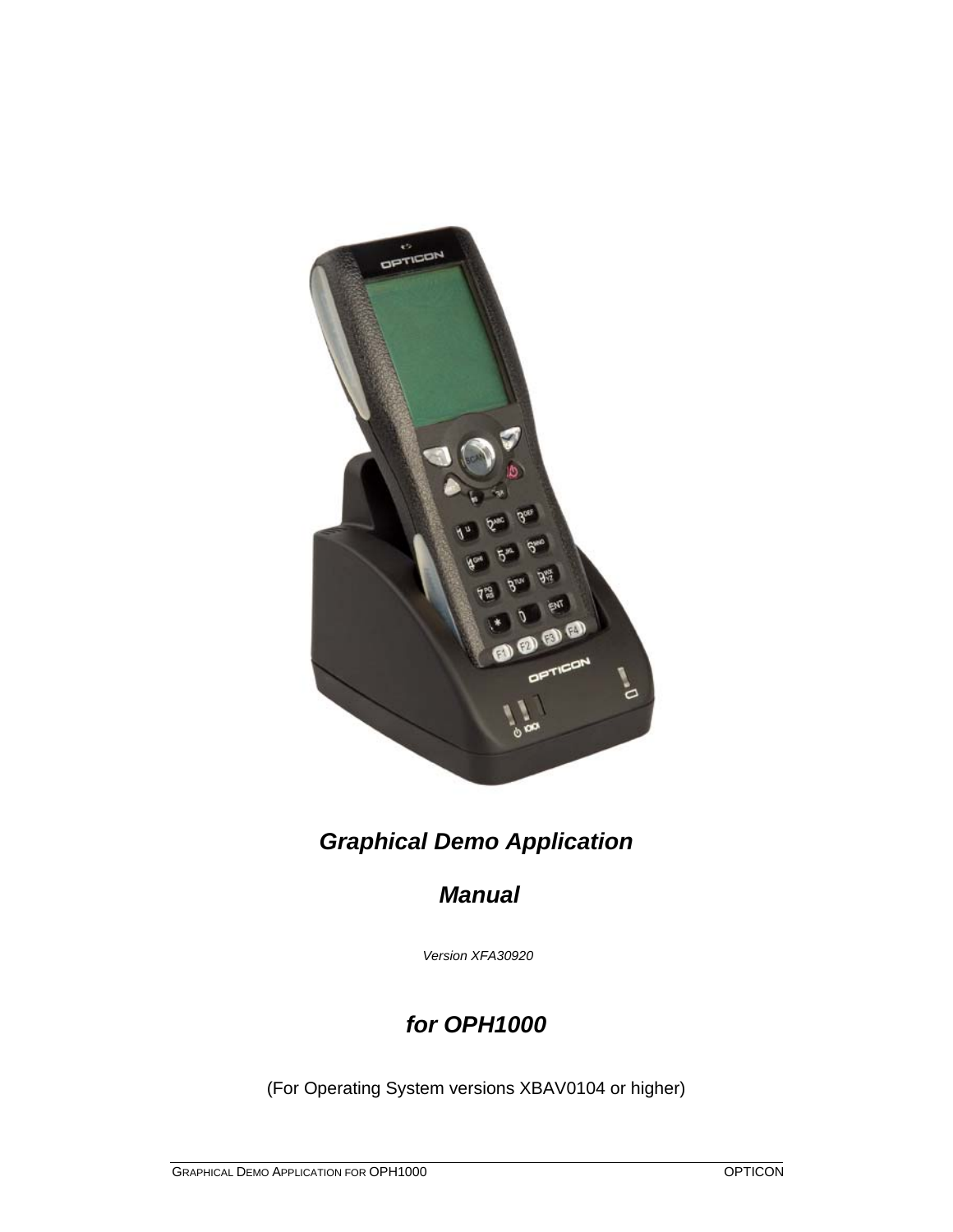CAUTION: This user's manual may be revised or withdrawn at any time without prior notice.

#### **Version**

User's manual for Graphical demo application

Model: OPH1000

Version: XFA30920

Operating System (OS) version: XBAV0104 or higher

February 2007

#### **Copyright 2007, Opticon Sensors Europe B.V. All rights reserved.**

Limited warranty and disclaimers By opening the package of this product you agree to become bound by the liability and warranty conditions as described below.

Under all circumstances this manual should be read attentively, before installing and or using the product. In no event,

Opticon Sensors Europe will be liable for any direct, indirect, consequential or incidental damages arising out of use or inability to use both the hardware and software, even if Opticon has been informed about the possibility of such damages.

All Opticon products are warranted for a period of one year after purchase, covering defects in physical media and physical documentation. The liability of Opticon is limited to replacement of defective media or documentation.

Opticon will not be liable for modifications that are made by the customer. Opticon does not warrant that the software is free of errors, or that it will meet any user's particular standards, requirements, or needs. Opticon will in no event be liable for any direct, indirect or incidental damages arising out of use of this software.

Trademarks used are property of their respective owners.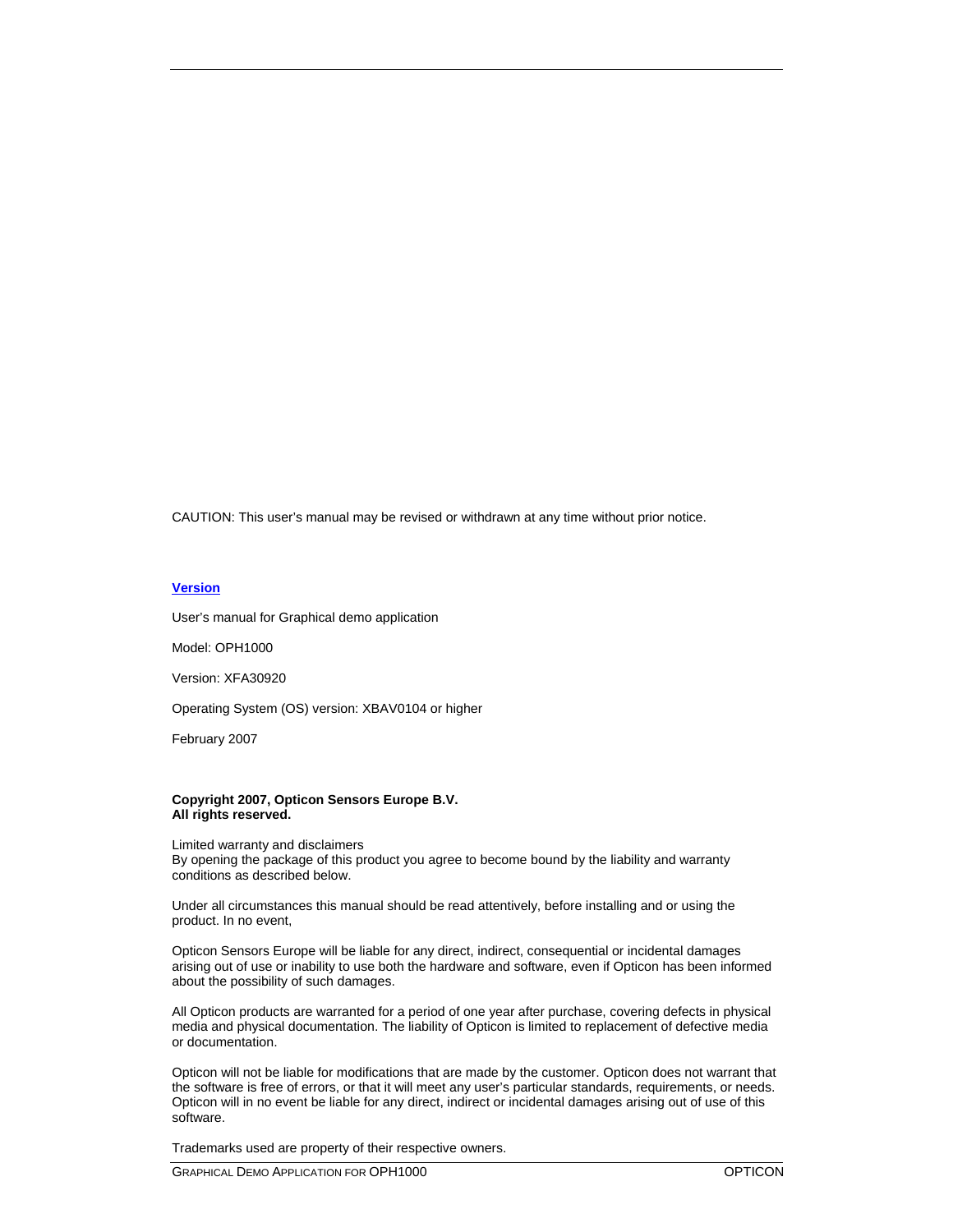# *Table of contents*

| <b>TABLE OF CONTENTS</b> |                           | 3  |
|--------------------------|---------------------------|----|
| 1.                       | <b>KEYS</b>               | 4  |
| 2.                       | <b>THE MENU STRUCTURE</b> | 5  |
| 2.1                      | Scan Labels               | 6  |
| 2.2                      | Scroll data               | 7  |
| 2.3                      | <b>Transmit Data</b>      | 8  |
| 2.4                      | Delete Database           | 9  |
| 2.5                      | System Menu               | 10 |
| 2.6                      | Version                   | 16 |
| 3.                       | <b>DATA FORMAT</b>        | 17 |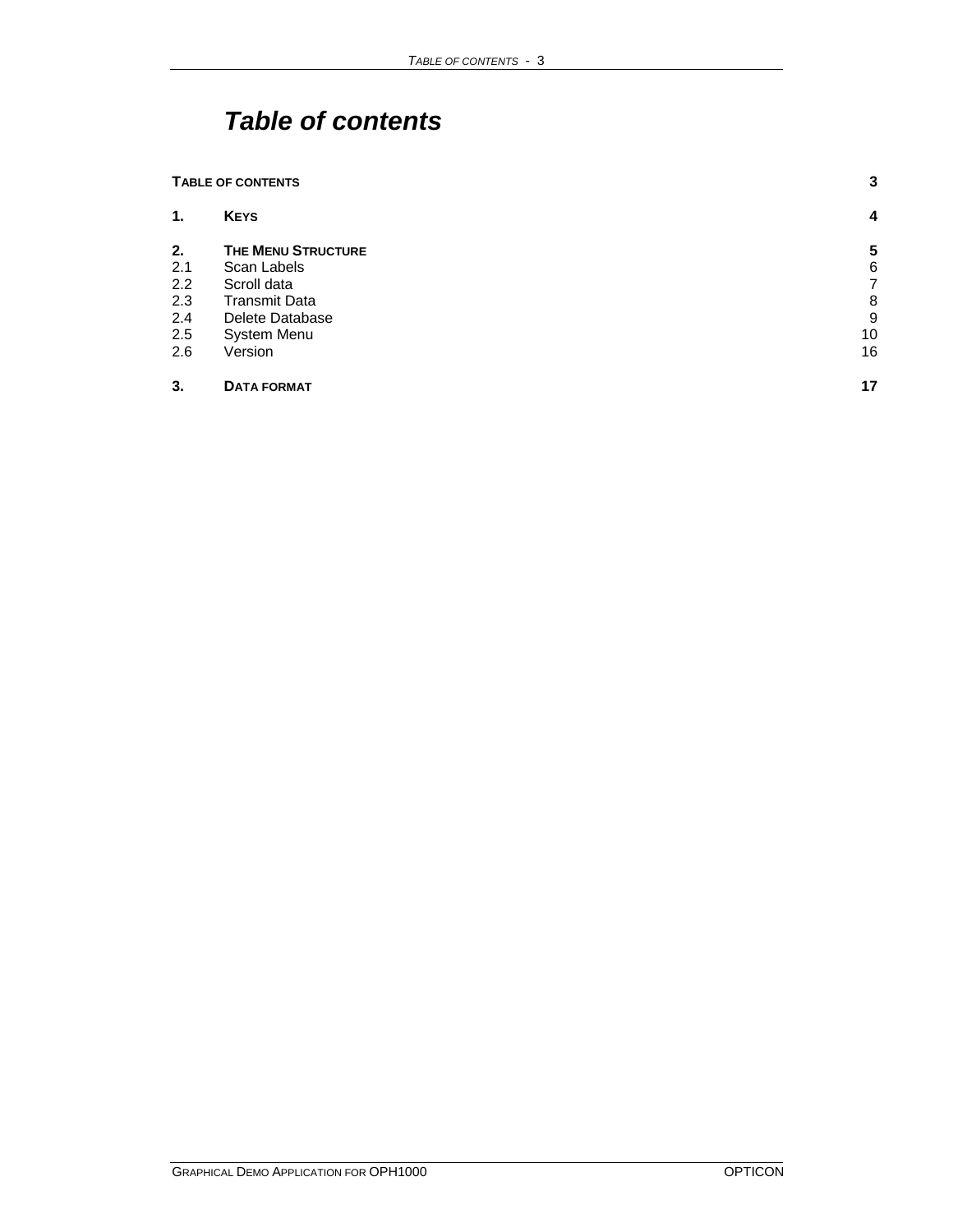# *1. Keys*

The OPH1000 has full alphanumeric keypad with some additional control keys including the following:

| OPTICON                                         |             | The Q1 key (Up key) or left key (with shift)                                                                            |
|-------------------------------------------------|-------------|-------------------------------------------------------------------------------------------------------------------------|
|                                                 | <b>SCAN</b> | The Trigger key.                                                                                                        |
|                                                 |             | The Q2 key (Down key) or right key (with shift)                                                                         |
| SCAN<br>$710$ RS<br><b>BTUV</b><br>$9\%$<br>ENT | <b>SHIF</b> | While holding the shift key and pressing a<br>numeric key the alpha representative value is<br>displayed on the screen. |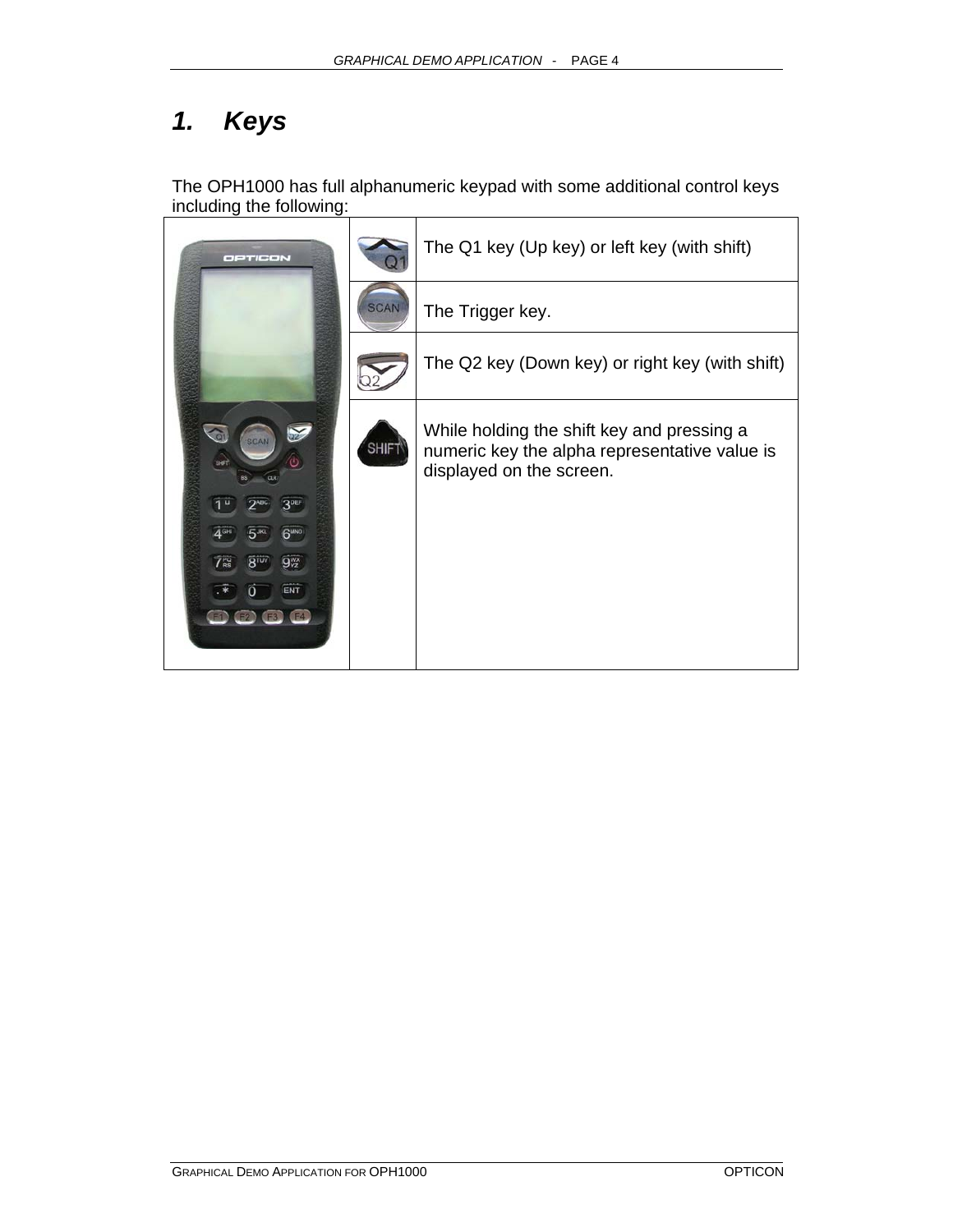# *2. The Menu Structure*

The menu structure consists of several items. These items together form the main and submenus. You may use the  $\sim$  (Q1) and  $\sim$  (Q2) keys to navigate through the menu and items may be selected by pressing the ENT or

the (Trigger) button. Direct selection of the menu is also possible by pressing the numeric equivalent of the menu item.

Below is the schematic representation of the OPH1000 menu.

- 1 Scan Labels
- 2 Scroll Database
- 3 Transmit Data
- 4 Delete Database
- 5 System Menu
- i. Com Port
- 1. Port
- 2. Baudrate
- 3. Parity
- 4. Databits
- 5. Stopbits
- ii. Protocol
- iii. Display
- iv. Barcodes
- v. Memory
- vi. Drive
- 6 Version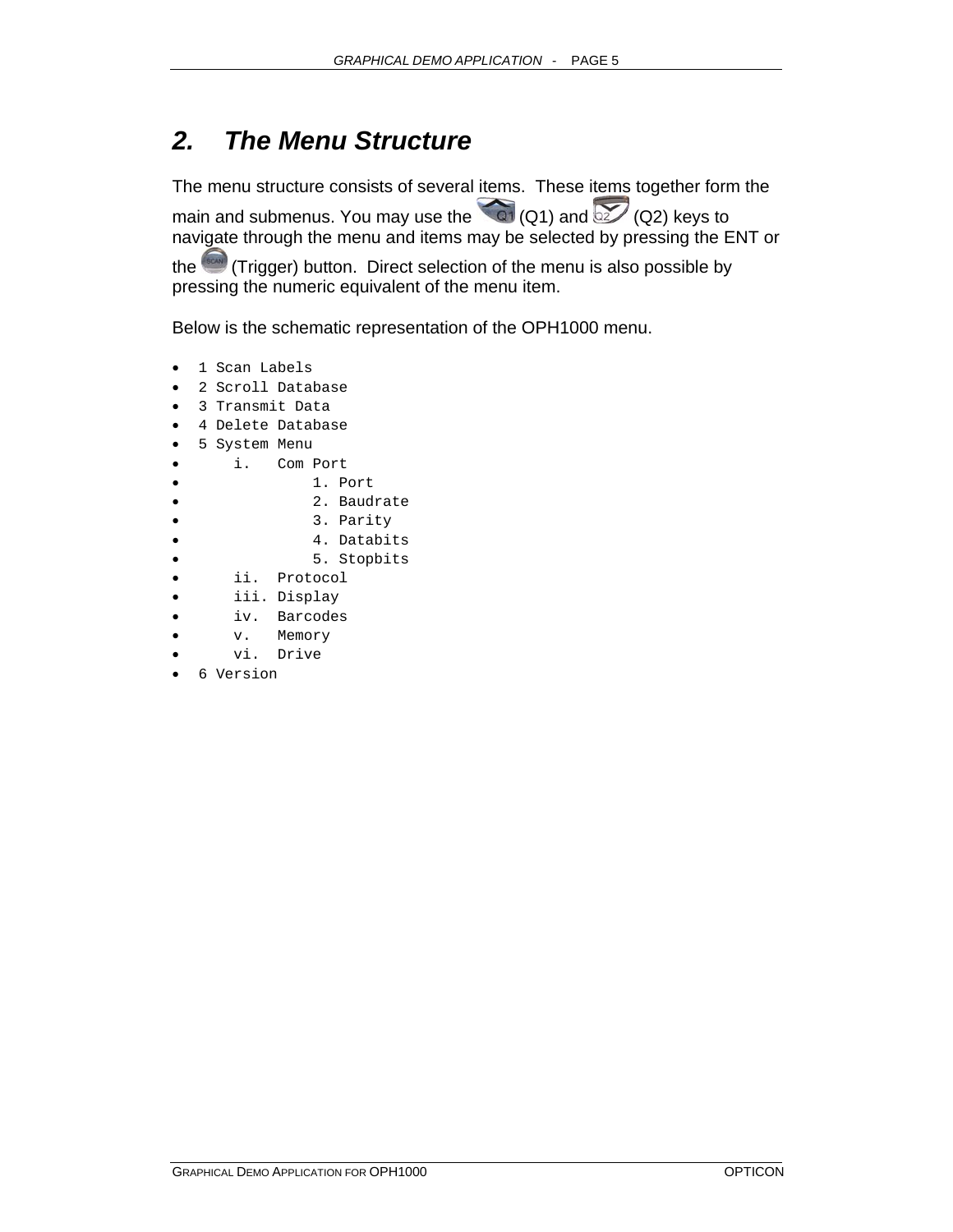#### *2.1 Scan Labels*

| Scan Labels<br>Ω                                        | <b>Scan Labels</b><br>By pressing the trigger button the laser line emits and<br>it is possible to scan a barcode.                                                                                                                                                                                                                                              |
|---------------------------------------------------------|-----------------------------------------------------------------------------------------------------------------------------------------------------------------------------------------------------------------------------------------------------------------------------------------------------------------------------------------------------------------|
| Scan or type                                            | Barcode can now be scanned be pressing the trigger<br>button. You may also use the keypad to enter code.<br>To enter alpha data, hold the <sup>(SHIFT</sup> ) (Shift) button while<br>pressing any of the numeric keys. To enter the input<br>data press the $ENT$ (ENT) or<br>SCAN (Trigger) keys.<br>To return to the main menu, press the CLR/ (CLR)<br>key. |
| Scan or type<br>00167701<br>Total:<br>Ø<br>1<br>Add :   | The data entered now appears on the display.<br>Total indicates the current quantity in the database. If<br>the entered data does not exist in the database yet,<br>the total is 0.<br>By default, you are adding 1 to the total. You may<br>overwrite the default value with any number that is 4<br>digits or less.                                           |
| Scan or type<br>00167701<br>Total:<br>1<br>$-1$<br>Add: | To input a negative value, keep the <sup>SHIFT</sup> (Shift)<br>pressed and press the $\bigcirc$ (0). To make a negative<br>value positive, repeat the same process.<br>To enter the input press the<br>(ENT) or<br>(Trigger) keys.<br>If the Total $+$ Add quantity is 0 (zero) the record is<br>deleted from the database.                                    |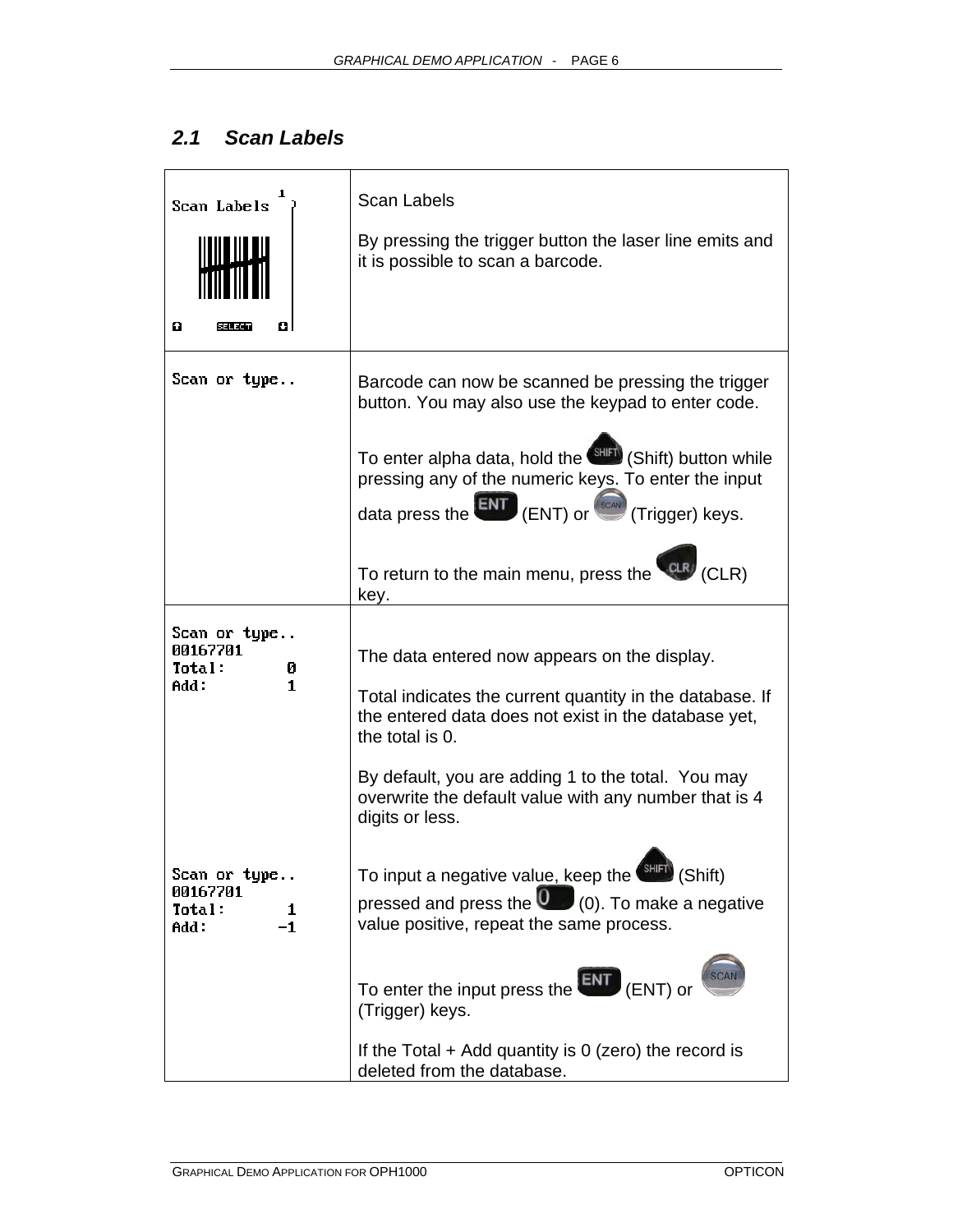|              | If the total quantity in the database plus the newly<br>added quantity exceeds 999999 or<br>-999999, then an error message appears. The added<br>quantity is not stored in the database.<br>After pressing a key the scan barcode menu appears. |
|--------------|-------------------------------------------------------------------------------------------------------------------------------------------------------------------------------------------------------------------------------------------------|
| Scan or type | After entering the quantity the application returns to<br>the scan barcode screen.                                                                                                                                                              |

#### *2.2 Scroll data*

| 2<br>Scroll DBase<br>Ω<br>SELECT                                       | This option allows you to scroll through the database<br>of stored codes.    |
|------------------------------------------------------------------------|------------------------------------------------------------------------------|
| CODE 0001/0010<br>00167701<br>90<br>Quant:<br>70272007<br><b>08:49</b> | To navigate through the inputted data use the<br>$(Q1)$ and $Q$ $(Q2)$ keys. |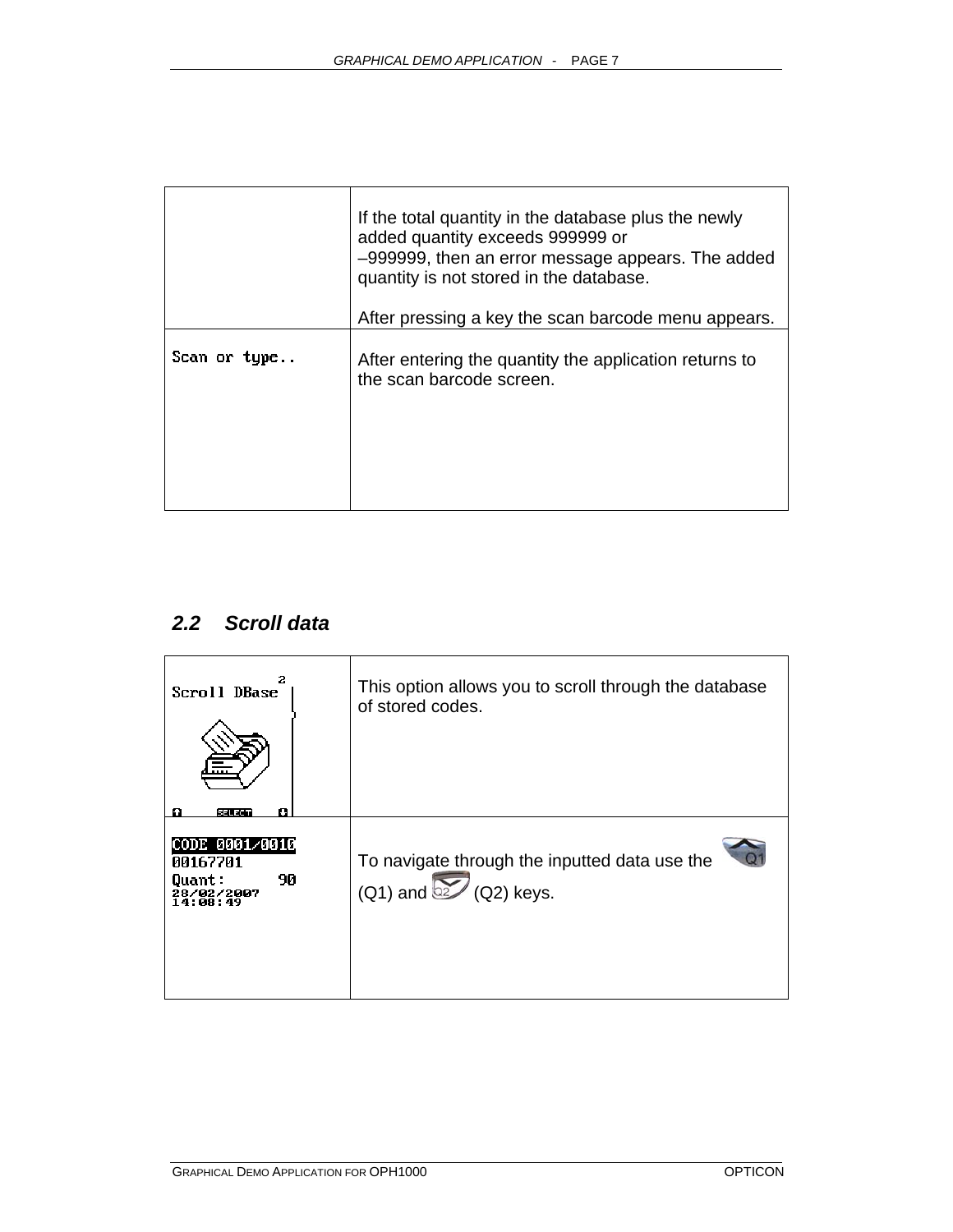### *2.3 Transmit Data*

| Transmit Data<br>ິ      | By selecting the Transmit Data option, the database, if<br>present, can be transmitted to the PC. The system will<br>use the settings selected in the System Menu.<br>The communication parameters include:<br>Protocol: Default = NetO Protocol<br>Port: Default = Cradle<br>Baudrate: Default = 115200<br>Parity: Default = None<br>Databits: Default = $8$<br>Stopbits: Default = $1$ |  |
|-------------------------|------------------------------------------------------------------------------------------------------------------------------------------------------------------------------------------------------------------------------------------------------------------------------------------------------------------------------------------------------------------------------------------|--|
| Error Net0<br>$Code=-3$ | When the transmit data message appears on the<br>display put the OPH1000 in the cradle. You must run<br>an application to receive the data on the PC                                                                                                                                                                                                                                     |  |
| Press any key           | Following a transmission, a message appears to<br>inform you whether is was successful or not.<br>If you receive an error message, check your settings,<br>ensure the PC application is running and ready to<br>receive, then try to transmit the database again.                                                                                                                        |  |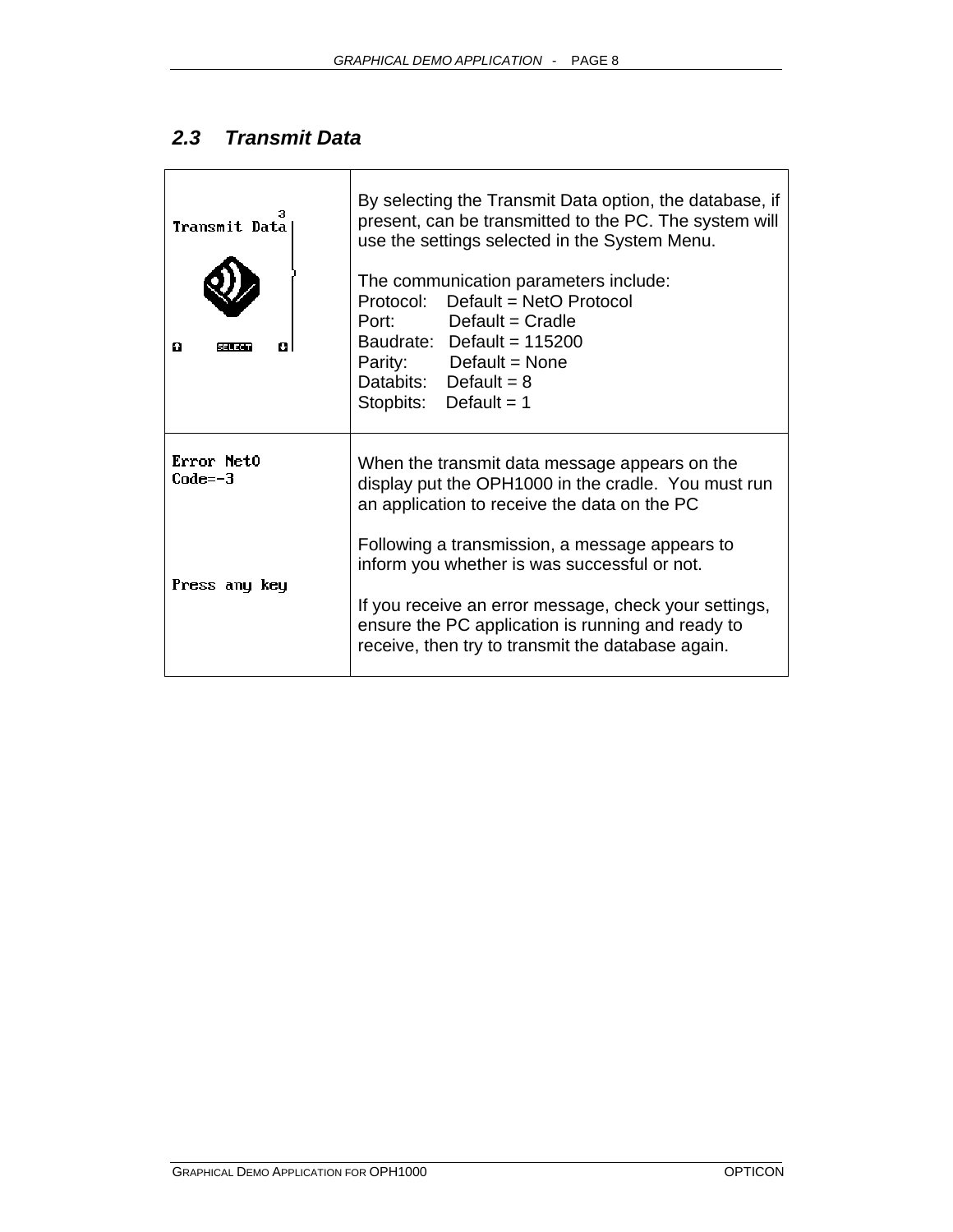### *2.4 Delete Database*

| Delete DBase                           | You may select this menu item if you wish to delete<br>the entire database from the OPH1000                                                        |
|----------------------------------------|----------------------------------------------------------------------------------------------------------------------------------------------------|
| Ω<br>Ω<br>SEL 50                       |                                                                                                                                                    |
| Delete<br>Database?                    | You are then asked to confirm your choice. You can<br>(ENT) to delete the database or<br>now press !<br>(CLR) to cancel and return to the previous |
| $=$ YES<br>I FNTFR 1<br>$[CLEAR] = NO$ | screen.<br>When cancel is selected the database is not removed<br>from the RAM disk.                                                               |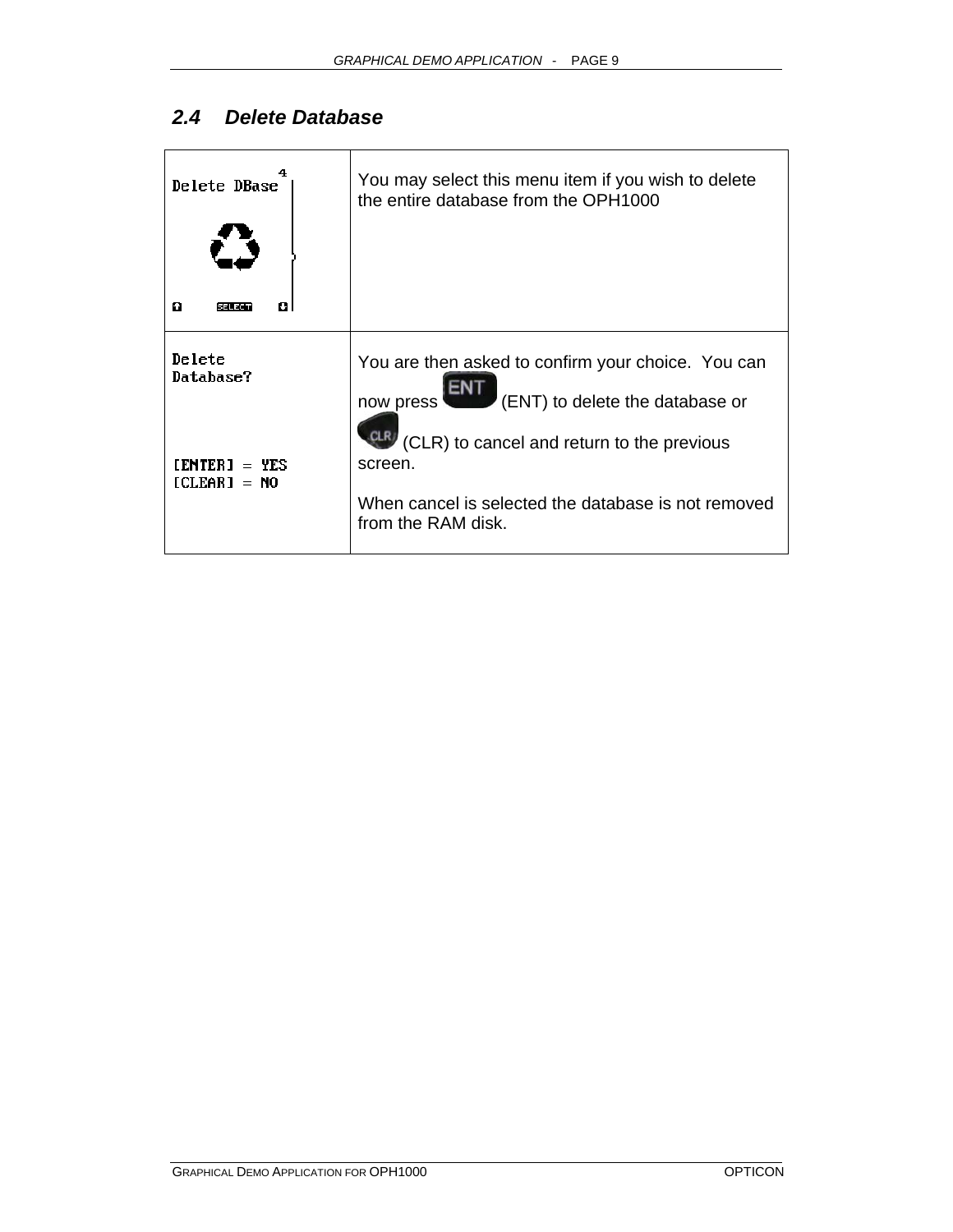#### *2.5 System Menu*

The System menu contains a submenu where special terminal options can be viewed or set. The navigation of this menu behaves the same as the main menu.

| 5.<br>System Menu<br>Ω<br>Ω<br>ISELEC | The system menu consist of 6 items:<br>Com Port<br>Protocol<br>$\bullet$<br><b>Display</b><br><b>Barcodes</b><br>Memory<br><b>Drive</b> |
|---------------------------------------|-----------------------------------------------------------------------------------------------------------------------------------------|
| 1.<br>Scan Labels<br>SELECT           | When the CLR (CLR) button is selected, the<br>application returns to the main menu.                                                     |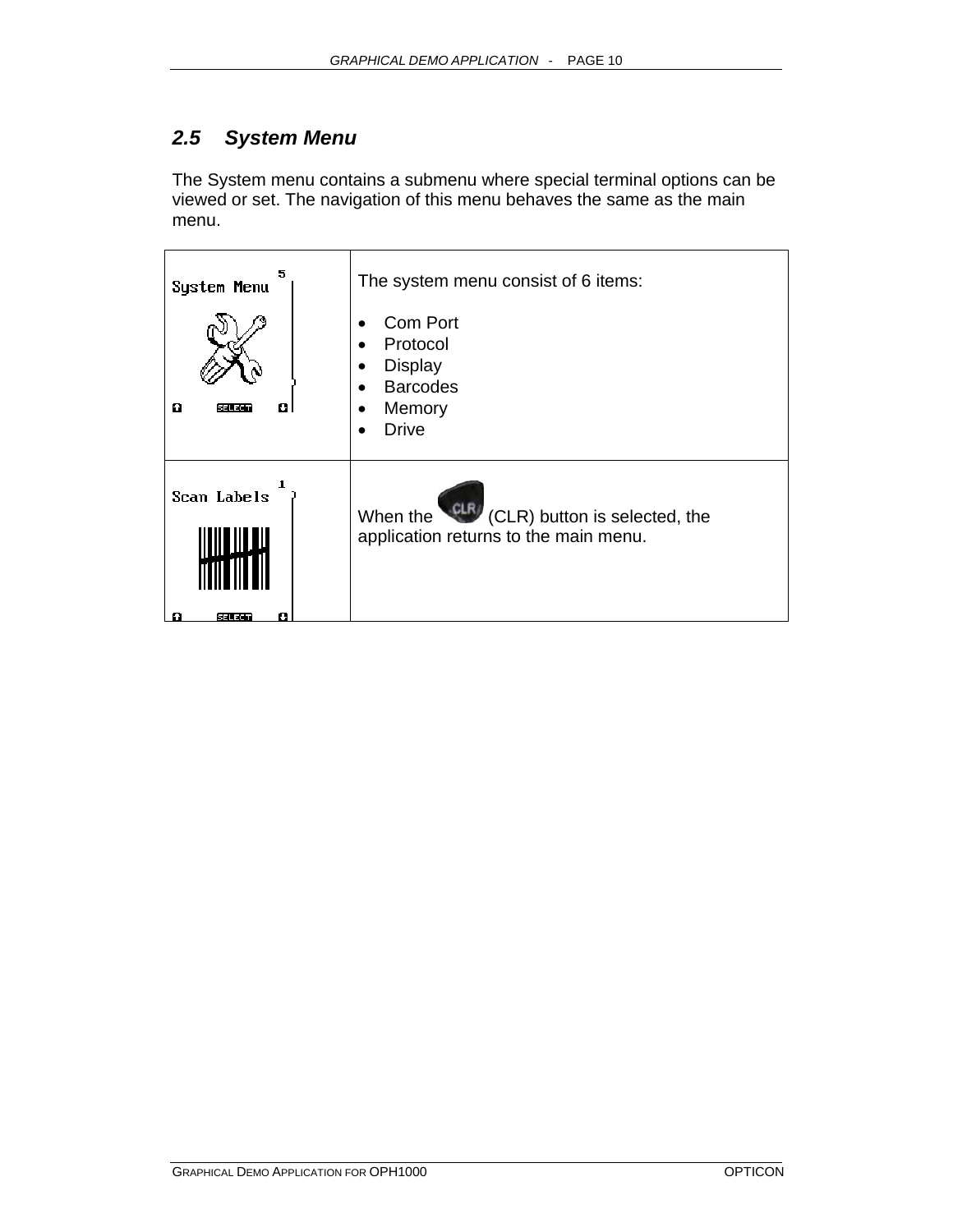| 5-1<br>Com Port<br>Ω<br>Ω<br>SEL 50 T                                                    | You may use the Com Port menu to change the<br>communication settings.<br>Your options include:<br>1. Port<br>2.<br>Baudrate<br>3. Parity<br>4. Databits<br>5. Stopbits                                                                                                                                                                    |
|------------------------------------------------------------------------------------------|--------------------------------------------------------------------------------------------------------------------------------------------------------------------------------------------------------------------------------------------------------------------------------------------------------------------------------------------|
| $5 - 1 - 1$<br>Port<br>10101<br>Ω<br>α<br>डचाउटन<br>$5 - 1 - 1 - 2$<br>Cradle<br>Ω<br>O) | The Port setting controls how you connect your device<br>to the PC.<br>The OPH1000 supports two methods including IrDA<br>and Cradle.<br>The default setting is Cradle.                                                                                                                                                                    |
| 5-1-2<br><b>Baudrate</b><br>o<br>Ω                                                       | The Baudrate menu allows you to select a baudrate<br>from a set of standards.<br>These include:<br>1. 115200 (Default)<br>2.<br>57600<br>3. 38400<br>4.<br>19200<br>9600<br>5.<br>6.4800<br>7. 2400<br>Checked = baudrate enabled<br>Unchecked = baudrate disabled<br>When selecting a new baudrate, the previous baudrate<br>is disabled. |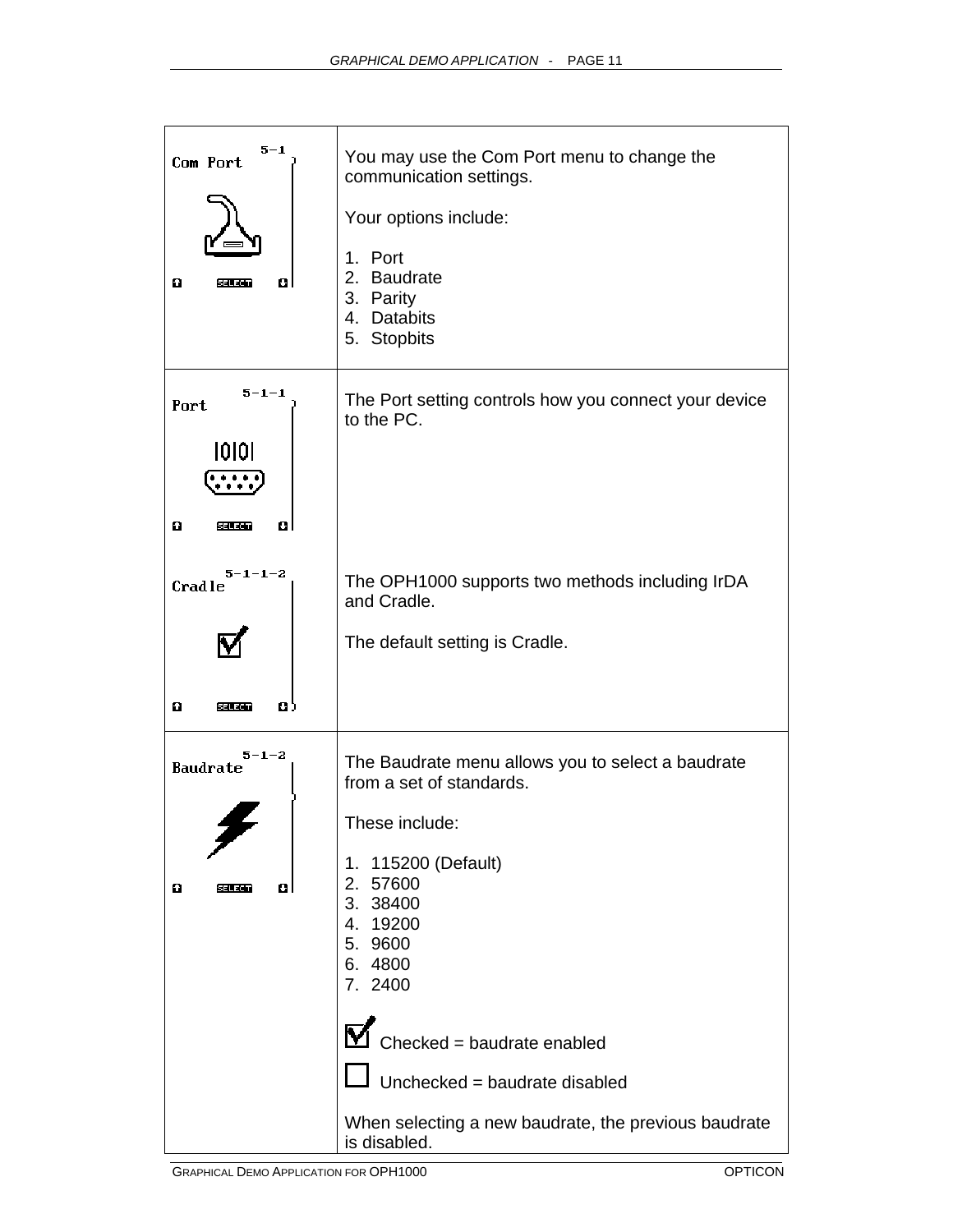| $5 - 1 - 3$<br>Parity          | The Parity menu allows you to select which type of<br>parity your code uses.        |
|--------------------------------|-------------------------------------------------------------------------------------|
| Ω<br>Ω<br><b>SELECT</b>        |                                                                                     |
| $5 - 1 - 3 - 1$<br><b>None</b> | You can choose from:                                                                |
|                                | 1. None (Default)<br>2. Even<br>3. Odd                                              |
| SELECT                         |                                                                                     |
| $5 - 1 - 4$<br>Databits        | The Databits menu allows you to select the number of<br>databits used in your code. |
|                                |                                                                                     |
| Ω<br>Ω<br>SELECT               |                                                                                     |
| 5-1-4-2<br>$8$ databits        | You can choose from:                                                                |
|                                | 1, 7<br>2. 8 (Default)                                                              |
| Ω<br>o)<br>saratan             |                                                                                     |
| $5 - 1 - 5$<br>Stopbits        | The Stopbits menu allows you to select the number of<br>stopbits your code uses.    |
|                                |                                                                                     |
| Ω<br>Ω.<br><b>SELECT</b>       |                                                                                     |
| $5 - 1 - 5 - 1$<br>1 stopbit   | You may choose from:                                                                |
|                                | 1. 1 (Default)<br>2.2                                                               |
| SELECT<br>Ω                    |                                                                                     |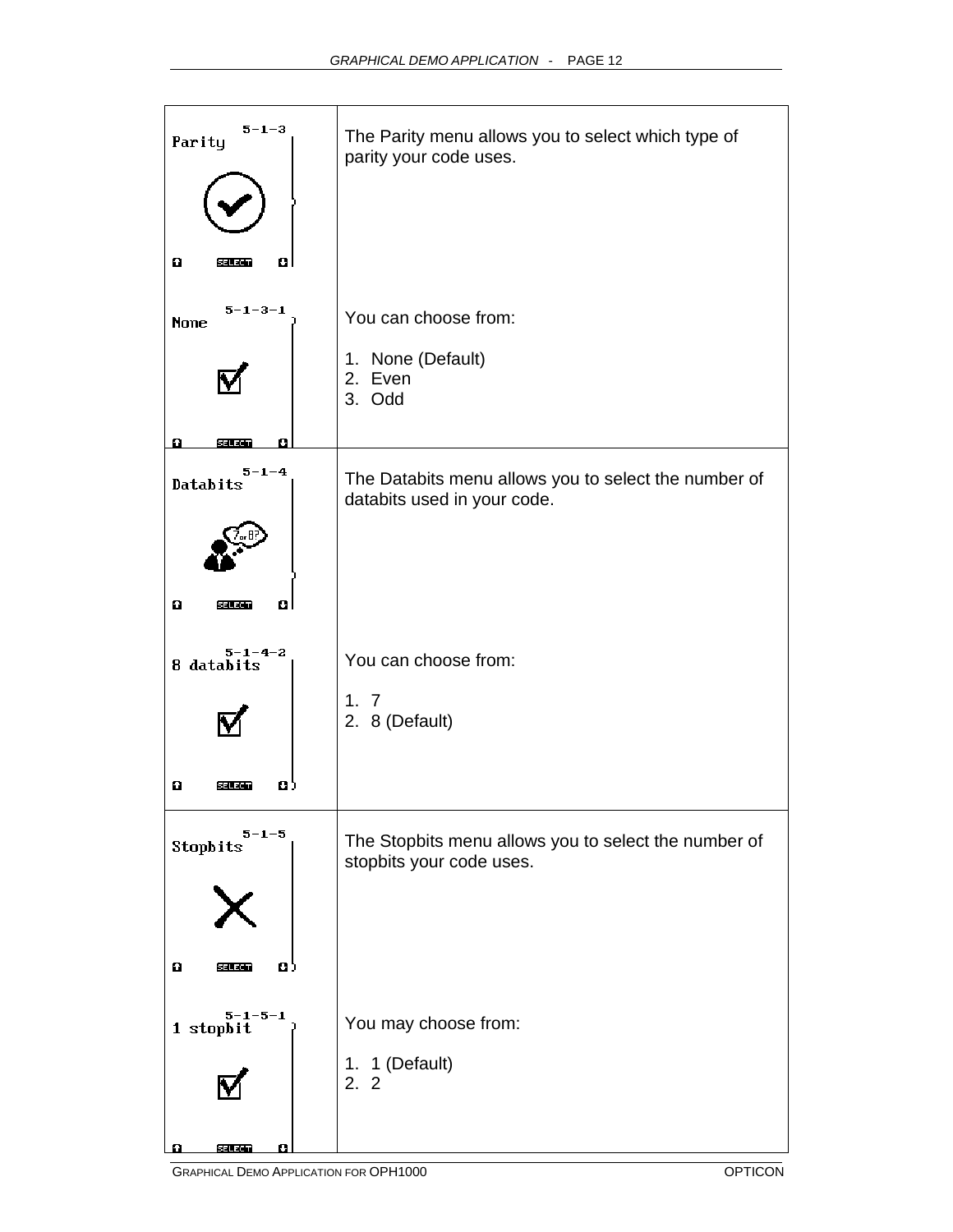| 5–2<br>Protocol                  | The Protocol menu allows you to select the method of<br>communication with the PC. The "No Protocol" setting<br>sends data from the database as flat ascii. The NetO<br>protocol sends data to the PC using the NetO protocol. |
|----------------------------------|--------------------------------------------------------------------------------------------------------------------------------------------------------------------------------------------------------------------------------|
| Ω                                |                                                                                                                                                                                                                                |
| 5–2–2<br>Net0 protocol           | $\blacksquare$ Checked = protocol enabled                                                                                                                                                                                      |
|                                  | Unchecked = protocol disabled                                                                                                                                                                                                  |
| Ω)<br>Ω<br>ਕਰਾਤਸ                 | By selecting a new protocol the previous selected<br>protocol is disabled.                                                                                                                                                     |
| 5–3<br>Display                   | The Display menu allows you to change the contrast of<br>the OPH1000 display                                                                                                                                                   |
| Ω<br>Ω<br>डवाटक                  |                                                                                                                                                                                                                                |
| <b>CHANGE</b><br><b>CONTRAST</b> | $(21)(21)$ key to make the screen<br>You may use the                                                                                                                                                                           |
| 01: Darker<br>Q2: Lighter        | (Q2) to make the screen lighter.<br>darker and the                                                                                                                                                                             |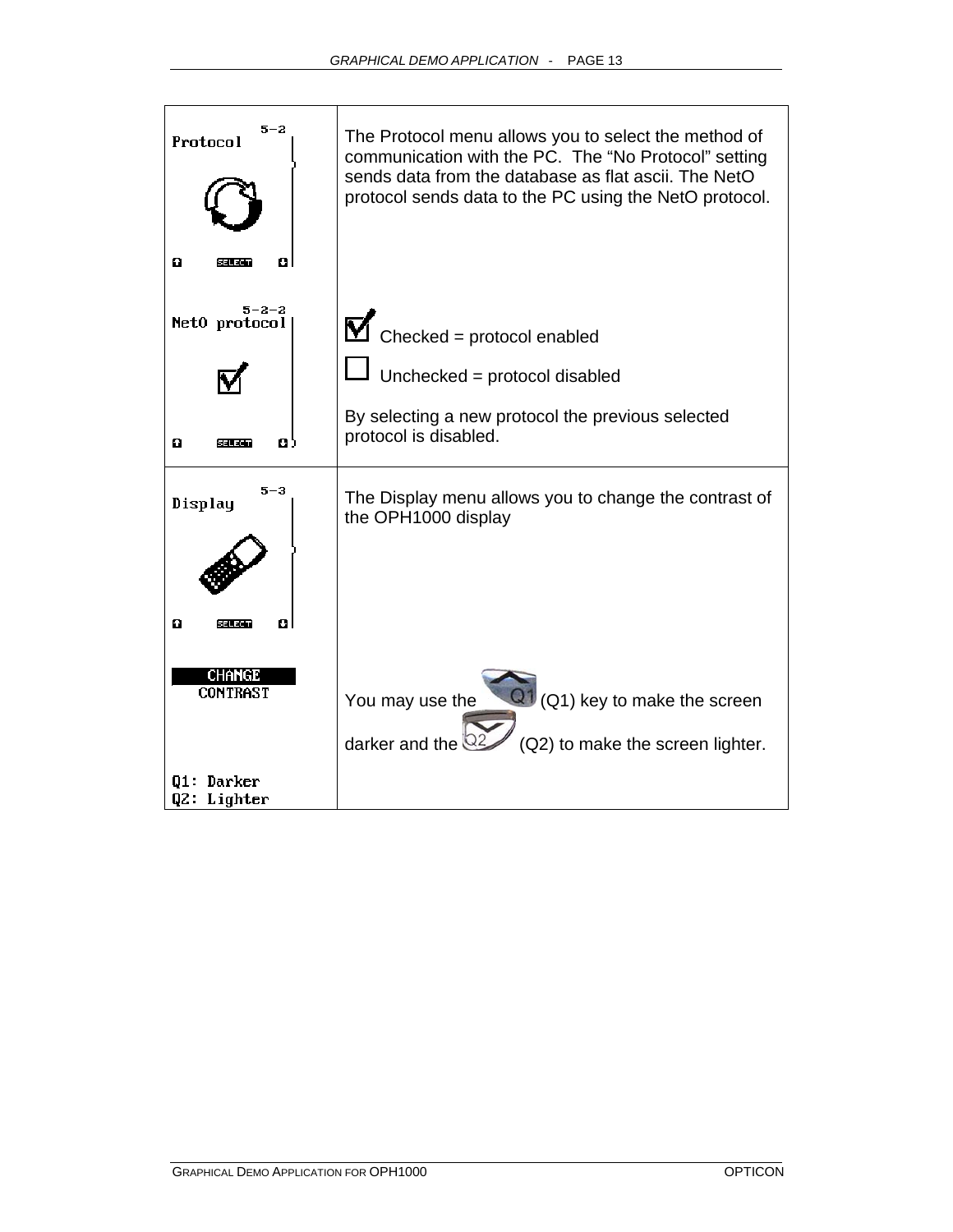| $5 - 4$<br><b>Barcodes</b>                       | The barcode menu enables or disables the supported<br>barcode symbologies. Multiple barcodes can be<br>enabled at the same time.                                                                                                                                                                                                                                                                                                                                                                                                                 |                                                                                                                                                                                                 |  |
|--------------------------------------------------|--------------------------------------------------------------------------------------------------------------------------------------------------------------------------------------------------------------------------------------------------------------------------------------------------------------------------------------------------------------------------------------------------------------------------------------------------------------------------------------------------------------------------------------------------|-------------------------------------------------------------------------------------------------------------------------------------------------------------------------------------------------|--|
|                                                  | $\blacksquare$ Checked = enabling barcode                                                                                                                                                                                                                                                                                                                                                                                                                                                                                                        |                                                                                                                                                                                                 |  |
| Ω<br>ol<br>बना उक्त                              | Unchecked = disabling barcode                                                                                                                                                                                                                                                                                                                                                                                                                                                                                                                    |                                                                                                                                                                                                 |  |
| 5-4-13<br>UK/Plessey<br>Ω<br>Ω<br><b>बनाउँका</b> | Supported barcode types include:<br><b>UPC</b><br>EAN<br>Code 39<br>Codebar<br>$\bullet$<br>Industrial 2 of 5<br>$\bullet$<br>Interleaved 2 of 5<br>S-Code<br>$\bullet$<br>Matrix 2 of 5<br><b>Chinese Post</b><br><b>IATA Code</b><br><b>MSI</b><br>Telepen<br>UK/Plessey<br>Code 128<br>$\bullet$<br>Code 93<br>$\bullet$<br>Code 11<br>$\bullet$<br><b>Korean Post</b><br>$\bullet$<br><b>RSS-14</b><br>$\bullet$<br><b>RSS-Limited</b><br>$\bullet$<br>RSS-Expanded<br><b>PDF417</b><br>MicroPDF417<br>$\bullet$<br>All Add-Ons<br>$\bullet$ | (Default)<br>(Default)<br>(Default)<br>(Default)<br>(Default)<br>(Default)<br>(Default)<br>(Default)<br>(Default)<br>(Default)<br>(Default)<br>(Default)<br>(Default)<br>(Default)<br>(Default) |  |
|                                                  | By enabling all Add-Ons the add-ons for all<br>supported barcode types are enabled.                                                                                                                                                                                                                                                                                                                                                                                                                                                              |                                                                                                                                                                                                 |  |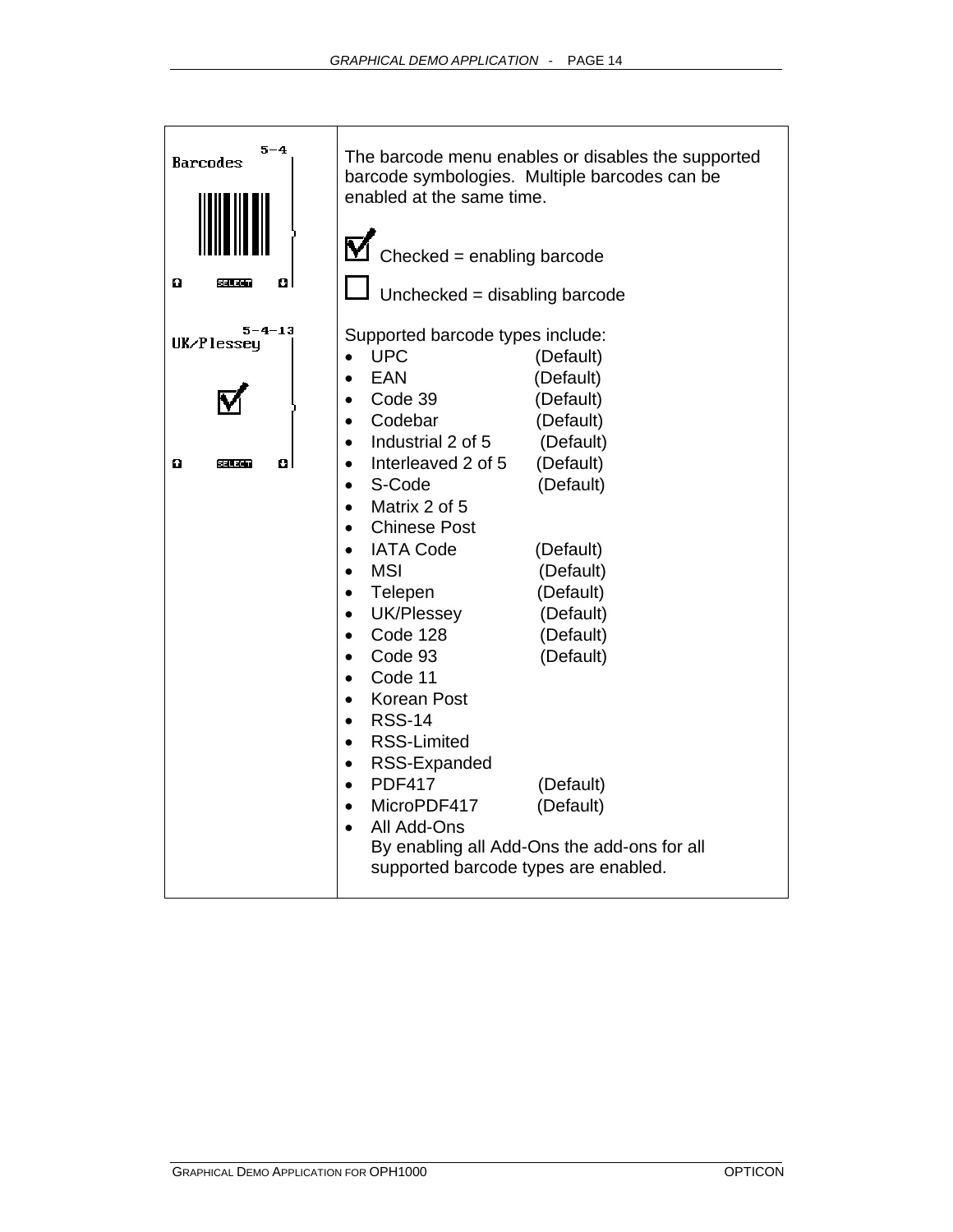| 5-5<br>Memory<br>Ω<br>Ω<br>ब्राउम | The Memory menu shows the amount of free memory<br>on the RAM disk.<br>When the RAM disk is (almost) full, a message<br>appears. The remaining memory is needed for data<br>communication from the Transmit Data menu. |
|-----------------------------------|------------------------------------------------------------------------------------------------------------------------------------------------------------------------------------------------------------------------|
| MEMORY LEFT:<br>1894896 Bytes     | $\ddot{\mathbf{I}}$<br>RAM disk is almost full, data is stored.                                                                                                                                                        |
|                                   | RAM disk is full, data is not stored.                                                                                                                                                                                  |
| Press any key                     |                                                                                                                                                                                                                        |
| 5-6<br>Drive                      | The Drive menu allows you to select the default drive<br>for file storage.                                                                                                                                             |
| Ω<br>Ω<br><b>SELECT</b>           |                                                                                                                                                                                                                        |
| $5 - 6 - 1$<br>Internal RAM       | You may choose between the following:                                                                                                                                                                                  |
|                                   | 1. Internal RAM (Default)<br><b>Memory Card</b><br>2.                                                                                                                                                                  |
| Ω                                 |                                                                                                                                                                                                                        |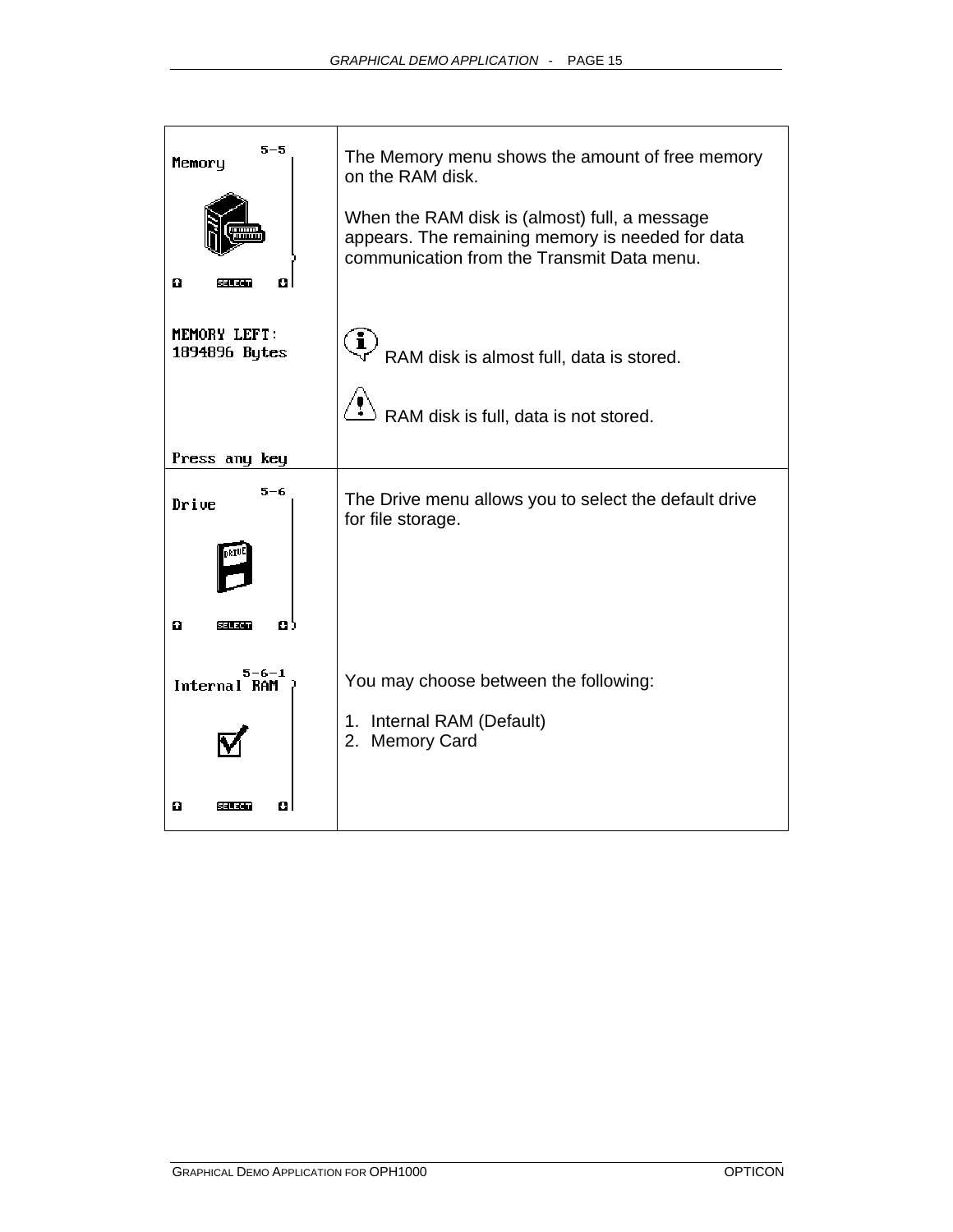#### *2.6 Version*

| $5 - 1 - 6$<br>Version<br>Ω<br>Ω.<br><u> इत्राहस्ता</u> | The version menu allows you to view the current<br>software version. |
|---------------------------------------------------------|----------------------------------------------------------------------|
| OPH Demo<br>Sof tware<br>Version #<br>XFA30920          | The software version of this application.                            |
| Press any key                                           |                                                                      |